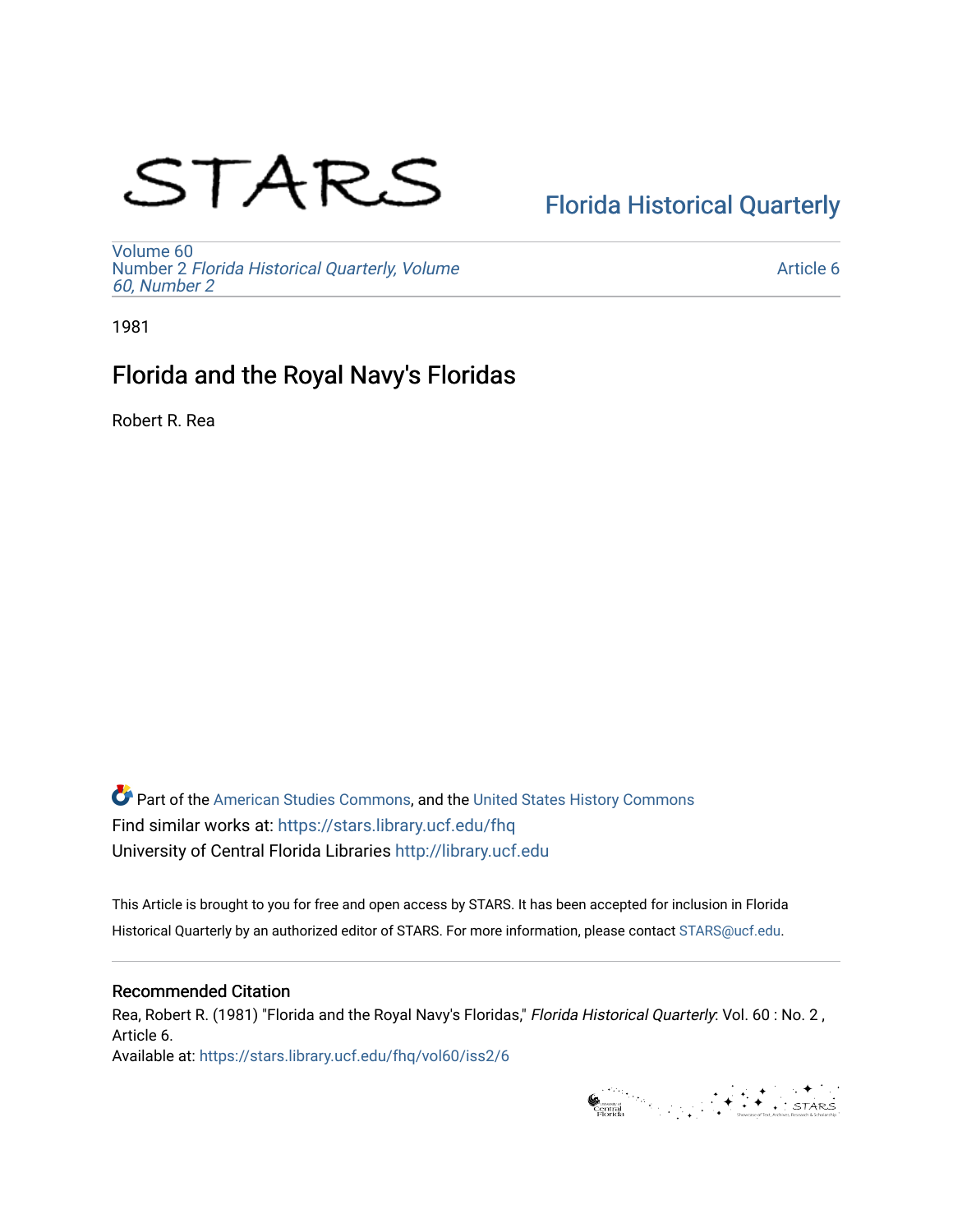## FLORIDA AND THE ROYAL NAVY'S FLORIDAS

#### *by* ROBERT R. REA

THE naming of ships, like the naming of babies, may depend upon the most whimsical of circumstances, yet in both inupon the most whimsical of circumstances, yet in both instances some significance is apt to lie behind the name. Just as the adoption of a long-hallowed family name displays a pride of ancestry, the attachment of a place-name to a ship reflects a certain territorial pride. So it was with the great battleships of the United States Navy that bore such names as *Florida* and *Alabama* — the latter now enshrined in Mobile Bay. It is a matter of considerable historical curiosity, however, to find the name of Florida among the ships of Great Britain's navy. Territorially, the connection between Britain and Florida was brief, 1763-1783, but that was time enough to christen a number of His Majesty's ships *Florida,* and just as the memory of a British Florida remained alive in the minds of ambitious empire-builders, so the Royal Navy retained the name until that much-contested land was clearly destined to become a part of the United States. Directly or indirectly, each of these British *Floridas* played a part in Florida's history. An account of the Royal Navy *Floridas* is, therefore, both an essay in British naval history and in the international aspects of Florida history.

The first *Florida* appeared in the British navy shortly after the cession of Florida by Spain in 1763. She was a humble storeship whose name was intended to suggest her function: the conveyance of supplies to the two new colonies (for Britain had divided the Spanish lands into East and West Florida). In fact, both ship and name were part of a cloak-and-dagger operation designed to steal a march— and another colony— from France and Spain.

The Seven Years' War had been a world-wide conflict which touched every known continent. British and French fleets had clashed in Asian waters, and from India Britain had launched a

Robert R. Rea is professor of history at Auburn University, Auburn, Alabama.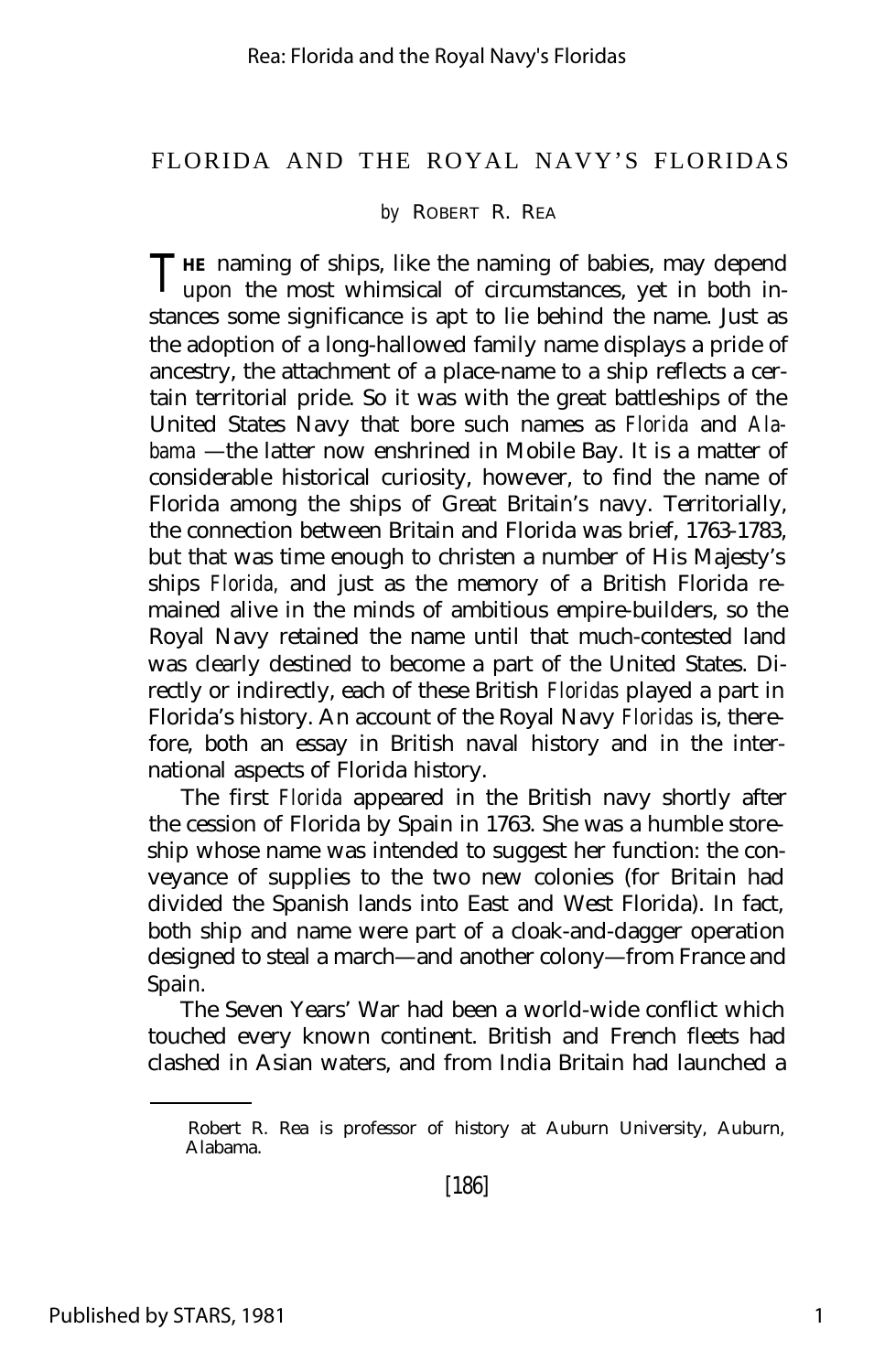successful assault upon the Spanish Philippines. Men of vision foresaw that the Pacific would be the scene of future rivalry, and European fleets might reach it most quickly by sailing west through the Straits of Magellan, rather than by following the old eastern route around Africa and across the Indian Ocean. The western route required a supply base, however, for sailing vessels could not cross both Atlantic and Pacific oceans without replenishing their stores of food and drink. The coast of South America was held by Spain, but there were islands off that coast, vaguely located, casually claimed by earlier explorers, certainly unoccupied at the moment, and possession was nine-tenths of the law of nations. With the coming of peace in 1763, the French and British governments prepared to probe the South Atlantic for a suitable base.

The British admiralty took action in the spring of 1764, and chose Captain John Byron for the mission. Byron was provided with two ships, *Dolphin* and *Tamar,* and secret orders to explore the South Atlantic and the Pacific with an eye to Britain's imperial interests. To cloak his purpose, Byron was elevated to the rank of commodore and given command of the East Indian Station. He sailed in June 1764, touched at Rio de Janeiro in September, and spent December and January cruising the South Atlantic. Hitting upon the Falkland Islands in the latter month, he formally claimed them for George III, left a small party to begin the construction of a base, and returned to the Argentine coast to rendezvous with his supply ship, the *Florida.<sup>1</sup>*

The admiralty sent Byron on his way before it took the necessary steps to see that his expedition would be revictualled prior to entering the Pacific. Not until July 10 did their lordships authorize the Navy Board to purchase "a vessel of about 230 or 250 tons burthen . . . to carry stores & provisions to the *Gulph of Mexico & coast of Florida"*  $-$  the official cover-story.<sup>2</sup> At the end of the month, the Navy Board replied that it had negotiated the purchase of the *Glocester,* a 299-ton, seven-month old, Virginiabuilt merchant vessel. Ninety-five feet in length and twenty-eight

<sup>1.</sup> See Robert E. Gallagher, *Byron's Journal of his Circumnavigation, 1764- 1766,* Hakluyt Society, 2nd ser., CXXII (Cambridge, 1964), passim.

<sup>2.</sup> Out-letters, British Admiralty Papers (hereinafter cited as ADM), 2/234, p. 258, author's italics. (Unless otherwise noted, Admiralty papers cited are in the Public Record Office, Kew; those located in the National Maritime Museum, Greenwich, are identified by N.M.M.)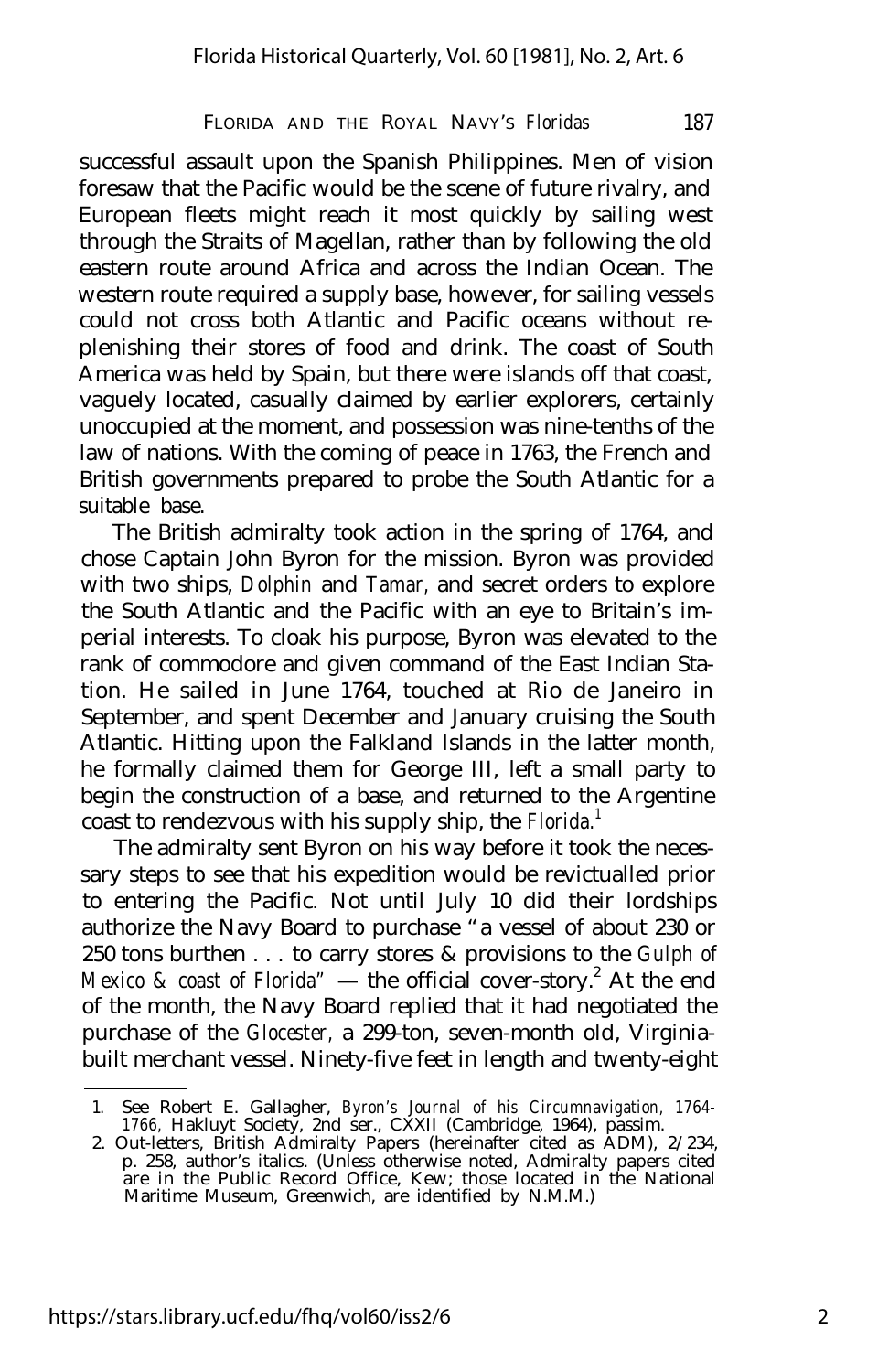feet of beam, she cost £1,900. She had yet to unload her cargo, but it was expected that she would be cleared in six days. As the naval dockyard at Deptford was fully engaged at the moment, the Board suggested that she be fitted out in a private dock. The Board also proposed a complement of twenty-four men and asked the Admiralty to provide a name for their new ship. $3$  On August 6, the Admiralty accepted the vessel and directed that she be known as the storeship *Florida.<sup>4</sup>*

During the ensuing month, correspondence passed between the Admiralty and the Navy Board as *Glocester* was transformed into a naval vessel. Fitting, victualling, manning, and arming required the cooperation of the Victualling Board and the Ordnance, but the selection of a commander lay with the Navy Board. On August 10, the Board advised the Admiralty that it had named Robert Deans master and commander of *Florida,* and that day he began entering men aboard his ship.<sup>5</sup>

Deans was a twenty-four year-old Scot who had entered the navy as a midshipman in 1755, secured his passing certificate June 10, 1764, and came aboard *Florida* as master and commander without rank. In spite of his lack of status, Deans showed no hesitancy in asking for more than the Admiralty had intended to provide. At his request he was granted a personal servant and two extra crewmen for his ship.<sup>6</sup> Florida's complement also included a master who received £6.6.0 per month, a master's mate at £3.10.0, one midshipman who was paid £2, a surgeon's mate at £3, boatswain and carpenter's mates at £1.12.0, and eighteen able-bodied seamen.<sup>7</sup> The ship was victualled for six months with all types of provisions except beer, a shortage in that commodity being made up in brandy.<sup>8</sup> Although technically an unarmed vessel, *Florida* was allowed ten swivel guns, and her crew was

<sup>3.</sup> Navy Board Out-letters, July 30, 1764, ADM/B/174 (N.M.M.); Admiralty to Navy Board, July 30, 1764, ADM/A/2562 (N.M.M.); J. J. Colledge, *Ships of the Royal Navy: An Historical Index,* 2 vols. (Newton Abbot, 1969), I, 213. Lieutenant Commander C. G. Pitcairn-Jones's manuscript list (N.M.M.) gives Florida's dimensions as 72' and 27'11".

<sup>4.</sup> ADM 2/234, pp. 270-71; ADM/A/2562 (N.M.M.). 5. ADM/B/174 (N.M.M.); Log, *Florida,* ADM 51/3838.

<sup>6.</sup> Admiralty to Navy Board, August 25, 1764, ADM/A/2562 (N.M.M.); Admiralty to Navy Board, August 25, September 26, 1764, ADM 2/234/ 316, 370; Admiralty to Robert Deans, September 26, 1764, ADM 2/724.

<sup>7.</sup> Admiralty to Navy Board, August 9, 1764, ADM/A/2562 (N.M.M.); Muster books, Florida, ADM 36/8523.

<sup>8.</sup> Admiralty to Navy Board, August 16, 1764, ADM/A/2562 (N.M.M.).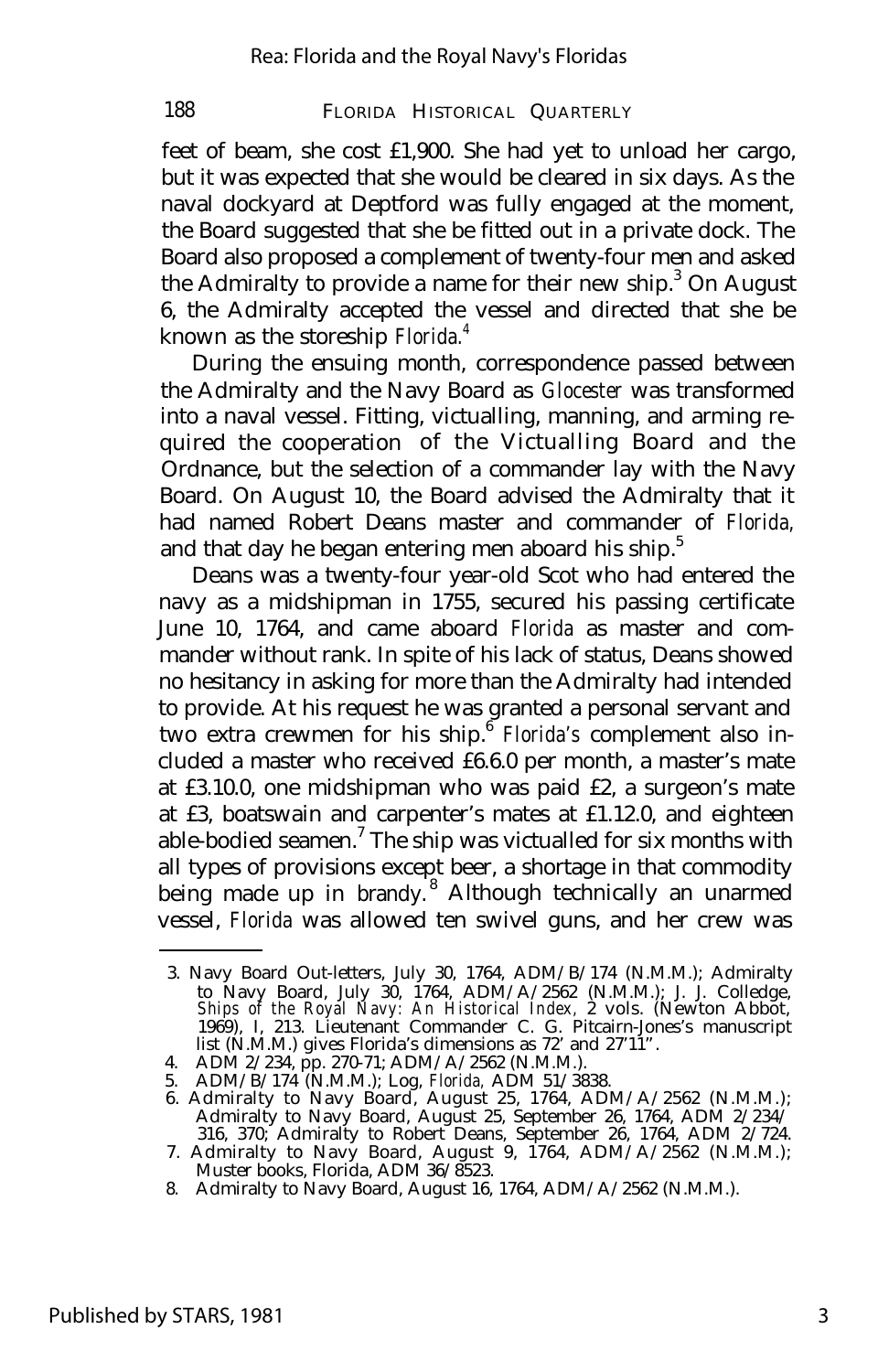armed with muskets, pistols, and cutlasses provided by the ordnance department.<sup>9</sup>

While Deans readied his ship for sea— it did not leave the docks until August 25— the Admiralty prepared his secret orders, which were not to be opened until he reached the Cape Verde Islands. Throughout September, Deans saw his ship victualled, manned, and supplied with stores ostensibly intended for delivery to Captain Sir John Lindsay who was then in H.M.S. *Tartar* at Pensacola. Deans must have been appalled to receive a reprimand, at the beginning of October, expressing the Admiralty's dissatisfaction with his "not being further advanced" on his voyage and ordering him to sail without a moment's loss of time, but it was November 11 before he began the long voyage west.<sup>10</sup>

Arrived at the Cape Verde Islands, off the coast of North Africa, Deans opened the sealed orders that directed him to Pepys Island at 47° 30'S, eighty or ninety leagues off the coast of Patagonia, there to meet Commodore Byron. Should either Byron or Deans leave Pepys Island without contacting the other, word was to be left in "a Bottle [which was to be] buried Two feet deep, at a distance of Six feet on the South Side of a large Cross which you are to erect as a Mark of your having been there." A second rendezvous was designated at Port Desire (Puerto Deseado), far south of Buenos Aires on the Patagonian coast. Deans was ordered to keep his destination secret from his crew but to give them "strongest assurances" that their efforts would be rewarded: as for himself, "Your own diligence & perseverance in the execution of these Instructions will secure you Preferment."<sup>11</sup>

*Florida* made a rapid crossing of the Atlantic, but Deans wasted no time searching for the completely mythical Pepys Island. The storeship anchored at Port Desire January 23, 1765, and on February 5, *Dolphin* and *Tamar* appeared at the harbor

<sup>9.</sup> Philip Stephens to Navy Board, August 29, 1764, ADM/A/2562; September 1, 1764: ADM/A/2563; Navy Board to Admiralty, August 31, 1764: ADM/B/174 (N.M.M.); Admiralty to Lord Grandby at Ordnance, September 1, 1764: ADM 2/234, p. 326.

<sup>10.</sup> Admiralty to Deans, October 2, 1764, ADM 2/724; Log, *Florida,* ADM 51/3838. (Unless otherwise noted, Deans's log is the source of subsequent references to the ship's movements.)

<sup>11.</sup> Deans's orders, September 11, 1764, ADM 2/1332. See also Gallagher, *Byron's Journal,* 6-9.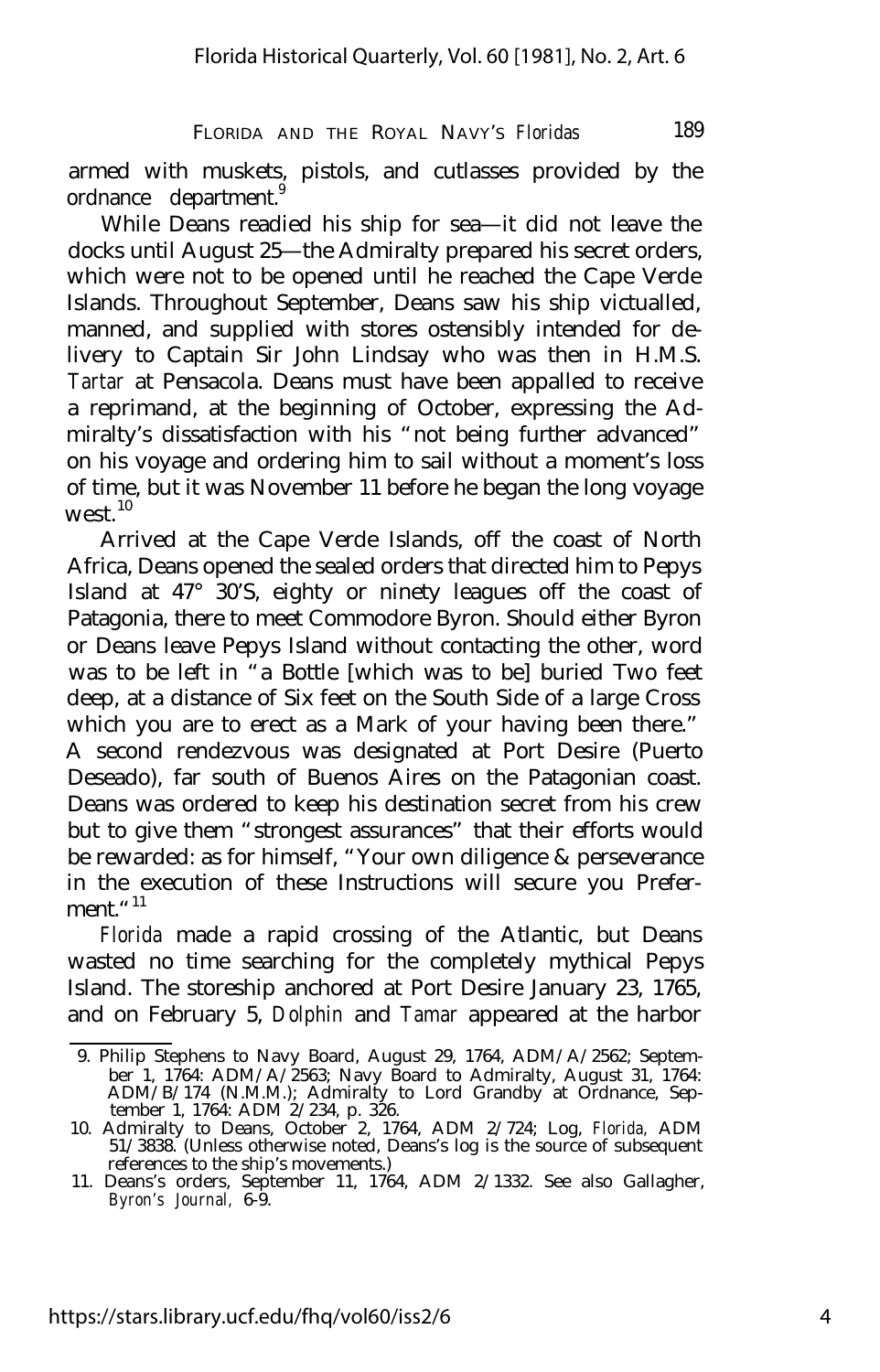mouth. Unhappily, Deans had to report that his foremast was badly sprung, and the commodore observed that *Florida* "was little better than a Wreck." Byron would have transferred *Florida's* supplies to *Dolphin* then and there, but strong tides and winds that nearly cast the storeship and *Tamar* ashore persuaded him to carry out a few hasty repairs and leave the treacherous waters of Port Desire. Providing Deans with extra crewmen and two boats, *Florida's* having been stove, Byron's little squadron headed south on February 13. *Florida* lagged far behind the others, and as the British captains looked back toward her, they sighted a strange sail following on her course. Inside the Straits of Magellan, Byron anchored, prepared to challenge the shadowing stranger, and signalled *Tamar* and *Florida* to join him. In attempting to do so, *Florida* went aground, whereupon the unidentified vessel closed, ran up French colors, and dispatched two boats toward the stricken storeship. The commodore quickly sent off his own boats to keep the Frenchman at a safe distance while *Florida* was floated free. The Frenchman, none other than the intrepid Louis-Antoine de Bougainville, founder of a rival colony in the Falklands, remained warily aloof. For a week, Deans transferred supplies to *Dolphin* and *Tamar,* and on February 25, it having been agreed that *Florida* was not fit to continue into the Pacific, Byron ordered Deans to return to England with dispatches.<sup>12</sup>

The commodore left Port Famine Bay February 25, and *Florida* began her lonely northward voyage March 5, through frozen seas dotted with icebergs. It was June 21 before Deans anchored in Portland Road on the south coast of England. He immediately went ashore with Byron's papers and delivered them to Lord Egmont at the Admiralty the next evening. The story they told of the British occupation of the Falkland Islands would lead to an international crisis that threatened a world war in 1770. No less interesting was Byron's report of encountering on the Patagonian coast a race of painted savages, clad in skins, whom he described as the "nearest to Giants of any People . . . in the World."<sup>13</sup> Governments might tremble during the Falk-

<sup>12.</sup> Gallagher, *Byron's Journal,* 63-66. See also Julius Goebel, Jr., *The Struggle for the Falkland Islands* (New Haven, 1927), 221-40.

<sup>13.</sup> The original report carried by Deans is in ADM  $1/162$  and is printed in Gallagher *Byron's Journal,* 155-56.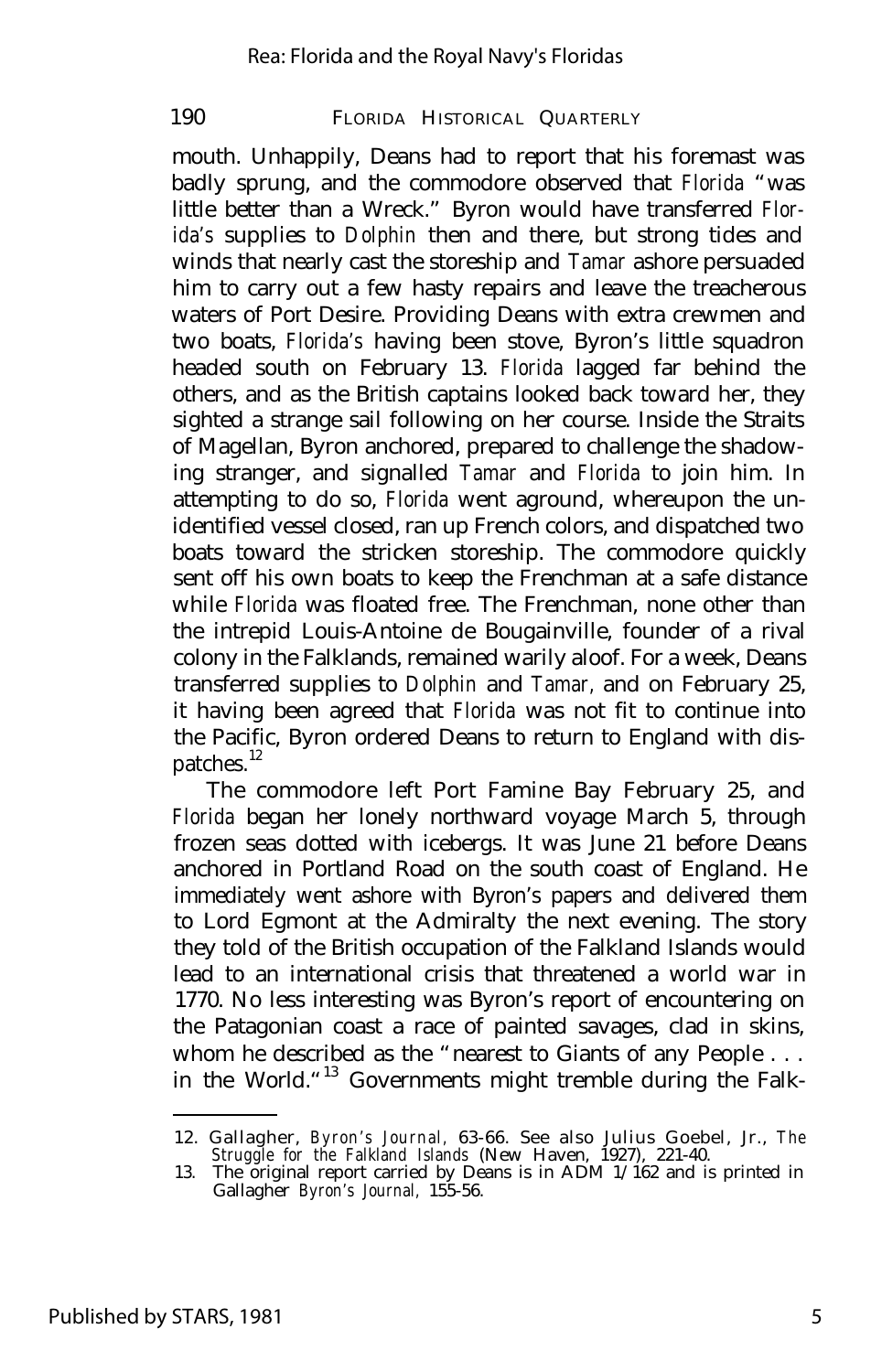land Islands crisis; it would soon be forgotten by all save scholars. The scientific world still wonders about the Patagonian giants. Whatever John Byron saw, Robert Deans and the crew of *Florida* probably observed as well.<sup>14</sup> It was imperial policy rather than scientific discovery, however, that moved the Admiralty to order *Florida* far north to Moray Firth, Scotland, when Deans returned to his ship on June 26. There *Florida* remained, in virtual quarantine at Fort George, until November, when she was ordered back to Deptford for refitting. For Robert Deans there was, at least, the satisfaction of the promised commission, antedated to June 20, as third lieutenant of H.M.S. *Panther,* a ship on which Lieutenant Deans never set foot.<sup>15</sup>

In January 1766, *Florida* sailed again, ostensibly for Pensacola, but actually to the South Atlantic, but this time with rather more excitement and less expedition.<sup>16</sup> On January 31, 100 leagues southwest of Cape Finisterre, Deans was intercepted by a large vessel flying Algerine colors. Undeterred by the sight of the Union Jack, the North African pirate fired at *Florida,* closed with her late in the afternoon, and Deans, seeing that "her Decks were full of Men arm'd for Boarding," hove to. The Algerian ordered the captain, master, and mate of *Florida* aboard his ship, and his unwilling guests watched helplessly as the pirate unsuccessfully attacked a second passing English vessel. At nine o'clock that evening, Deans and his officers were returned to *Florida,* but the surgeon and eight crewmen were taken as hostages, and

<sup>14.</sup> The Admiralty succeeded in keeping secret any report of the Patagonian giants until May 1766; the story was then received with scorn by the scientific world. Horace Walpole remarked that the crew of *Florida* had said nothing about giants after returning to England in 1765, but when *Florida* returned from her second voyage in 1767, the newspapers re-ported that "the late accounts of a gigantic people inhabiting the shores of the Magellan straits" were confirmed by her crew. Gallagher, *Bryon's Journal,* 185-86; *Pennsylvania Gazette,* October 8, 1767 (I am indebted to Dr. Robin F. A. Fabel for this reference). Captain Samuel Wallis of *Dolphin* is said to have measured the Patagonian giants in 1766 and found them to be 6'4" to 7' tall. Richard Pickersgill's log, LOG/N/D/6 (N.M.M.).

<sup>15.</sup> To make *Florida's* isolation more bearable, the government ordered the commandant of nearby Fort Arderseir to receive the crew ashore and provide them with any convenience they might desire. Earl of Sandwich to commanding officer, June 24, 1765, *Calendar of the Home Office Papers of the Reign of George III, 1760-1765* (London, 1878), 568; Commissions and Warrants, ADM 6/20.

<sup>16.</sup> The cover-story is explicit in Admiralty to Captain John McBride, January 10, 1766, ADM 2/1332.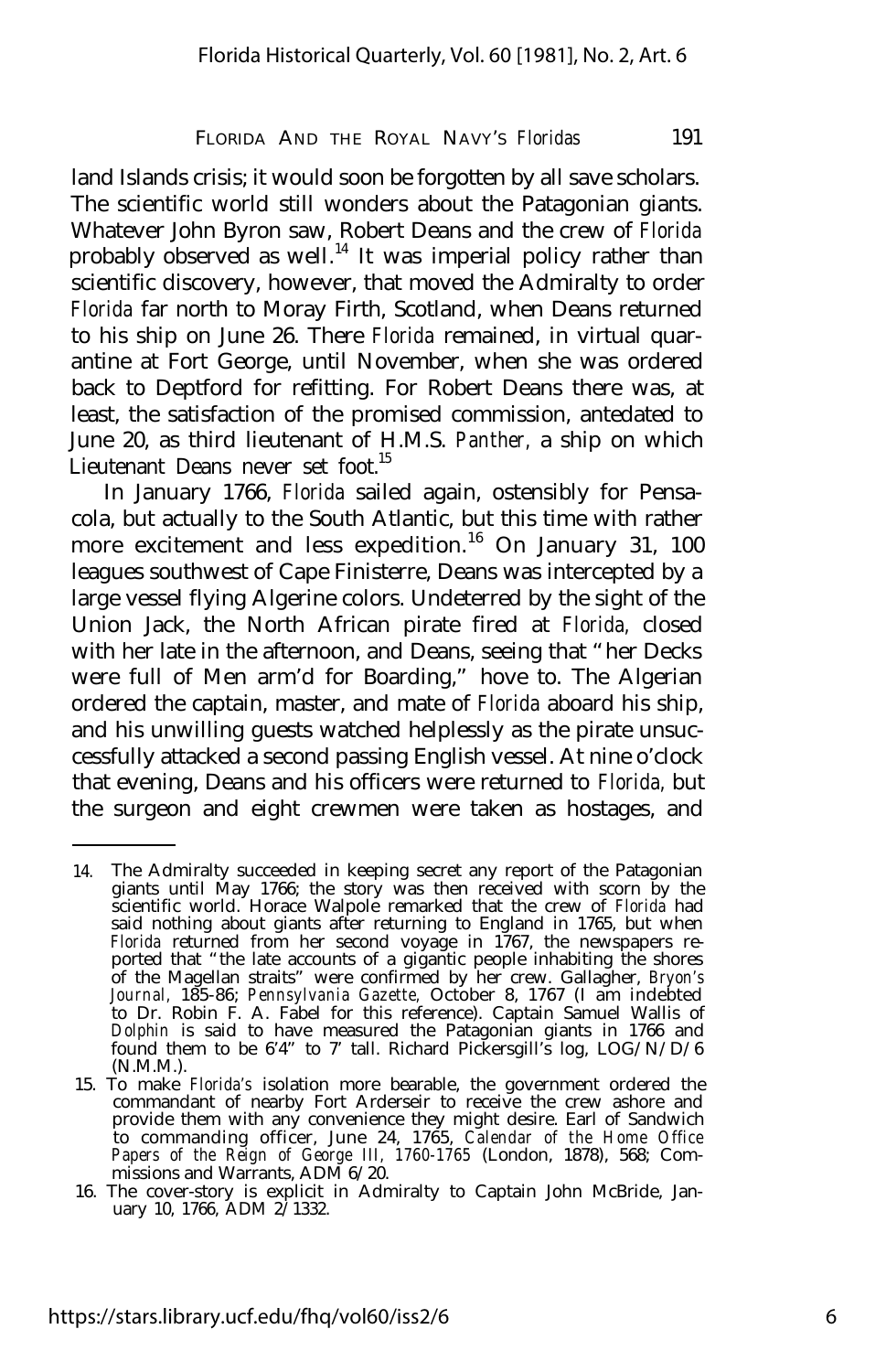twenty-six "Turkish" soldiers were placed aboard the storeship to guarantee that Deans sailed directly for Algiers. *Florida* moored at the Mole in Algiers harbor on February 11. Three days later her captor returned both the men and equipment he had removed, and the effectiveness of diplomacy was celebrated by a formal visit from the resident British consul on February 16, just before *Florida* was released and sought refuge at Gibraltar.

When he resumed his voyage, Deans encountered great difficulties. Contrary winds and currents held him off the coast of Brazil for eighty-three days, and he was forced to put in at Rio de Janeiro in October for repairs.<sup>17</sup> Not until late November did he reach bleak, windswept Port Egmont in the Falkland Islands. During the winter of 1766-1767, *Florida* was given a thorough over-hauling. Early in December, Deans accompanied Captain John McBride in H.M.S. *Jason* on a cruise around the islands that discovered the French settlement in Berkeley's Sound. Armed confrontation resulted in a graceful retreat by the French and their eventual withdrawal from the Falklands.<sup>18</sup> By the beginning of May 1767, *Florida* was ready to sail for England, and Deans was home at the end of July. In August, Florida was paid off and laid up, though she would eventually be recommissioned for further service in the South Atlantic. At this late date, the Admiralty still maintained the fiction that *Florida* was engaged in transporting supplies to the Gulf of Mexico. The official admiralty Office List of Ships for 1767 described her as "gone to Pensacola" – which she never did!<sup>19</sup> Robert Deans, on the other hand, won advancement for his service aboard *Florida,* and as captain of H.M.S. *Mentor* in 1780-1781, he was stationed at Pensacola where he lost his ship and his freedom when West Florida was conquered by Bernardo de Gálvez.<sup>20</sup>

If the first *Florida* was so named as a subterfuge, the next three British *Floridas* enjoyed intimate associations with insular, peninsular, and continental Florida. They were all vessels assigned to the survey of the Gulf coast undertaken for the Ad-

<sup>17.</sup> An account of his disbursements is in AGC/28 (N.M.M.).

<sup>18.</sup> McBride to Admiralty, March 21, 1767, ADM 1/2116.

<sup>19.</sup> ADM 8/43. The storeship *Florida* was subsequently recommissioned and employed in th south Atlantic before she was broken up at Deptford in

<sup>1772.</sup> See ADM 51/3838 and Colledge, *Ships of the Royal Navy,* I, 213. 20. See the Introduction to Robert R. Rea and James A. Servies, *Log of H.M.S. Mentor* (Gainesville, 1981).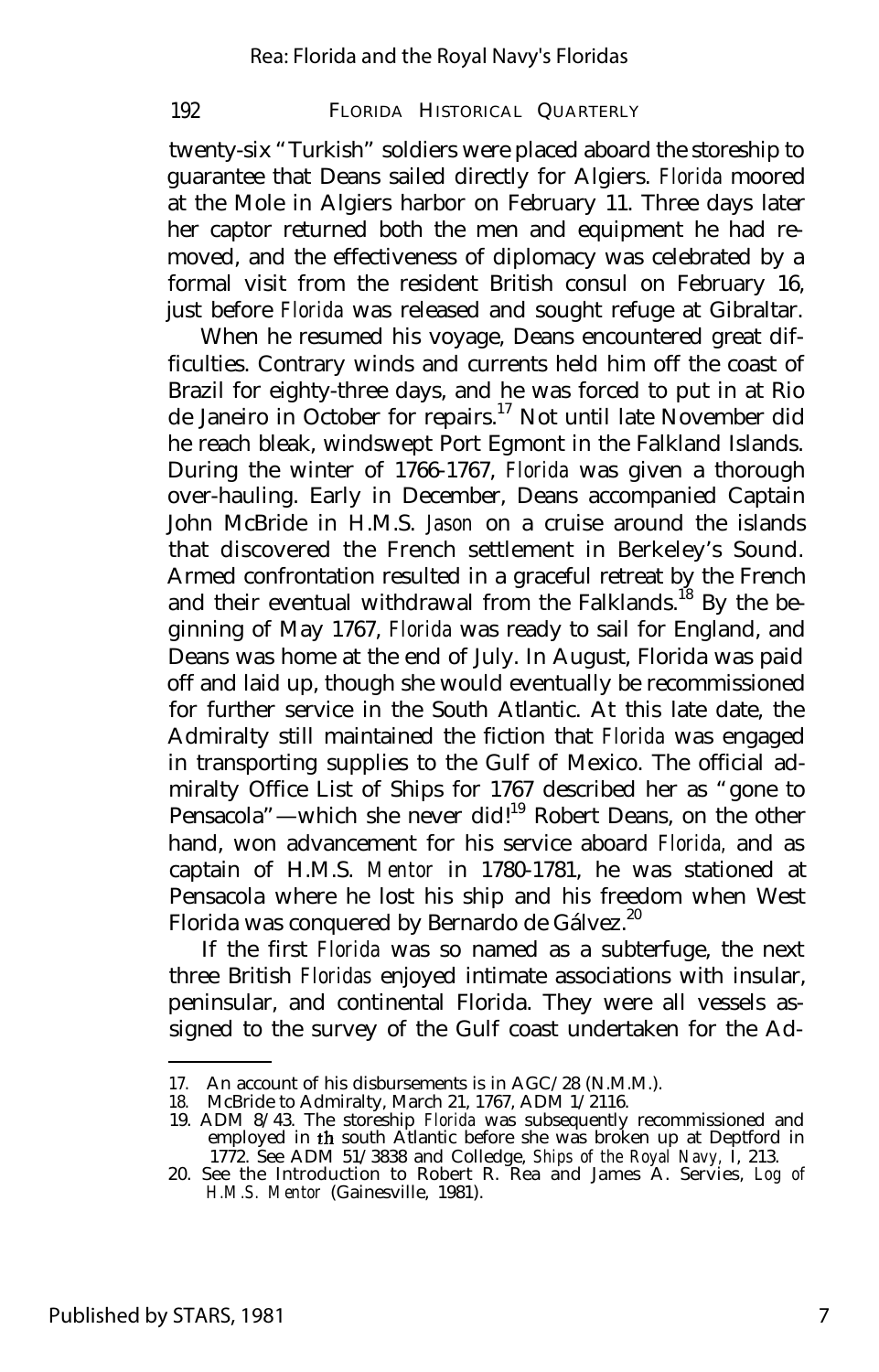miralty by George Gauld. The vessels themselves have not heretofore been clearly identified or distinguished from one another, and Gauld's work, though known to contemporary navigators and cartographers, has yet to be fully appreciated. $21$ 

George Gauld sailed to the Gulf coast in 1764 with Captain John Lindsay— to whom the first *Florida* was officially said to be delivering supplies. The naval surveyor promptly began the preparation of a great series of charts that minutely and precisely described the Gulf coast and its bays, notably Tampa, Pensacola, and Mobile, from the Mississippi River to the Florida Cape. He worked out of Pensacola and utilized whatever naval vessel was temporarily made available to him by the admiral on the Jamaica Station at Port Royal. When Sir George Brydges Rodney assumed that post, he discovered that although the British had been in possession of Port Royal and Kingston harbor for over a century, the waters of their naval base had never been accurately sounded, its shallows charted, or its dangers marked with buoys. To do that work, Rodney summoned Gauld from Pensacola to Port Royal, and the surveyor was employed there from January 1772 until February 1773.

For Gauld, the Jamaican interlude was merely an interruption of his major task. He yearned to return to the yet uncharted Florida keys, and a grateful Rodney sent him on his way with a gift— a new surveying boat, large enough to mount two masts with sails, yet sufficiently compact to be maneuvered by oars when Gauld's work required it. This little craft was unofficially christened *Florida* by the surveying team. Although too small to warrant notice in any list of Royal Navy ships, she was referred to as a schooner by Lieutenant Nathaniel Phillips of the survey's mothership *Earl of Northampton,* and thereby young Phillips elevated himself, in his own mind, at least, to the status of commodore of a tiny squadron.

Presented to Gauld on February 23, 1773, the survey boat *Florida* was altered and fitted for his use in April and sailed in company with *Northampton* at the end of the month. From Jamaica, the surveying party made for Grand Cayman Island where Gauld drafted a fine chart during the first two weeks of

<sup>21.</sup> See the forthcoming book by Captain John D. Ware and Robert R. Rea, *George Gauld Surveyor and Cartographer of the Gulf Coast* (Gainesville, 1982).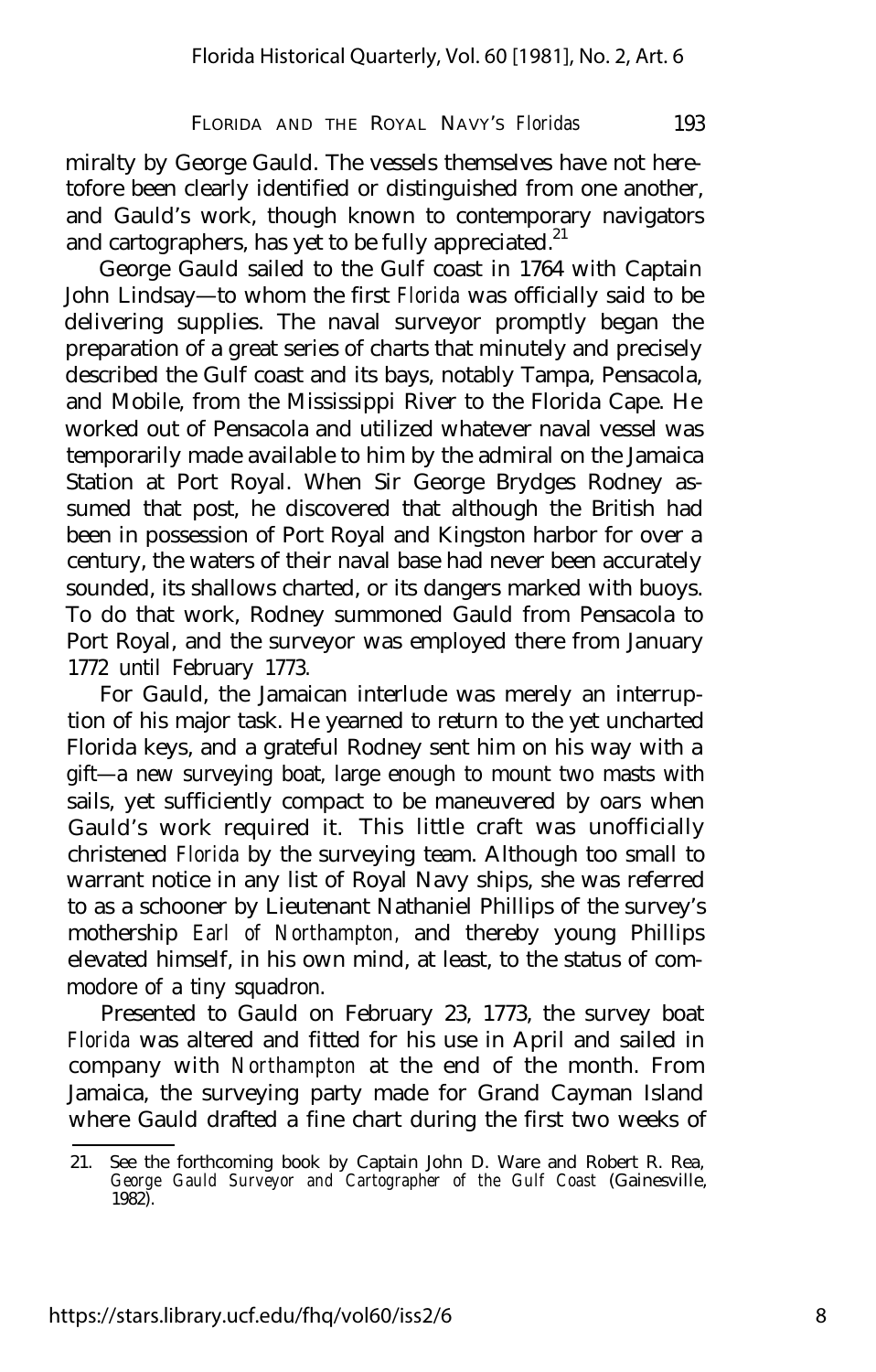May. The utility of the light, shallow-draft schooner was immediately evident as the surveyor worked his way around the island, sounding inside the reef and within the shallow harbor which *Northampton* could not enter.

The threat of bad weather sent the expedition scurrying to sea, headed for Cape Antonio, the western tip of Cuba. On May 22, there were nervous moments aboard *Northampton* when daybreak brought no sight of the little *Florida,* but Lieutenant Phillips fired a signal gun, and hearing a musket shot in answer, he soon regained contact with the boat. At Cape Antonio, Gauld used *Florida* to chart the promontory and the nearby islands, and in June both vessels sailed to the Dry Tortugas for the next phase of the surveyor's work.

In addition to sounding the island waterways, *Florida* was repeatedly dispatched to Key West to secure water for the expedition. On such occasions she may have been commanded by John Payne, formerly a master in the Royal Navy and Gauld's valued assistant for many years. Gauld himself frequently used the schooner for exploration cruises among the keys when the expedition transferred its base to Key West. *Florida* led the way back to the Marquesas in October, and on to the Tortugas where an autumnal storm grounded *Northampton,* and *Florida's* assistance was necessary to haul her off. At the end of the month the expedition fought stormy seas and headwinds to reach Pensacola, and there *Florida* was turned over to the carpenters of H.M.S. Ferret for repairs.<sup>22</sup> The schooner-rigged boat was employed again in 1774, when Gauld worked between Key West and Bahia Hondo, but she lost her name to another vessel that year and was very nearly lost herself in a November gale while returning to Pensacola.<sup>23</sup>

The new *Florida* was a replacement for the *Earl of Northampton* and was purchased with an eye to the requirements of the Gulf coast survey. As he said farewell to his old ship, which was found to be "entirely unfit for further Service," Gauld asked for a vessel that would draw less than seven feet and at the same

Published by STARS, 1981

<sup>22.</sup> Log, *Earl of Northampton,* ADM 51/4178; Log, *Ferret,* ADM/L/F/70A (N.M.M.). This Florida does not appear in any contemporary or modern navy list.

<sup>23.</sup> George Gauld to Admiral Clark Gayton, December 2, 1774, ADM 1/240. She seems to have been used as late as 1777, see Gauld to Gayton, December 30, 1777, ADM 1/240.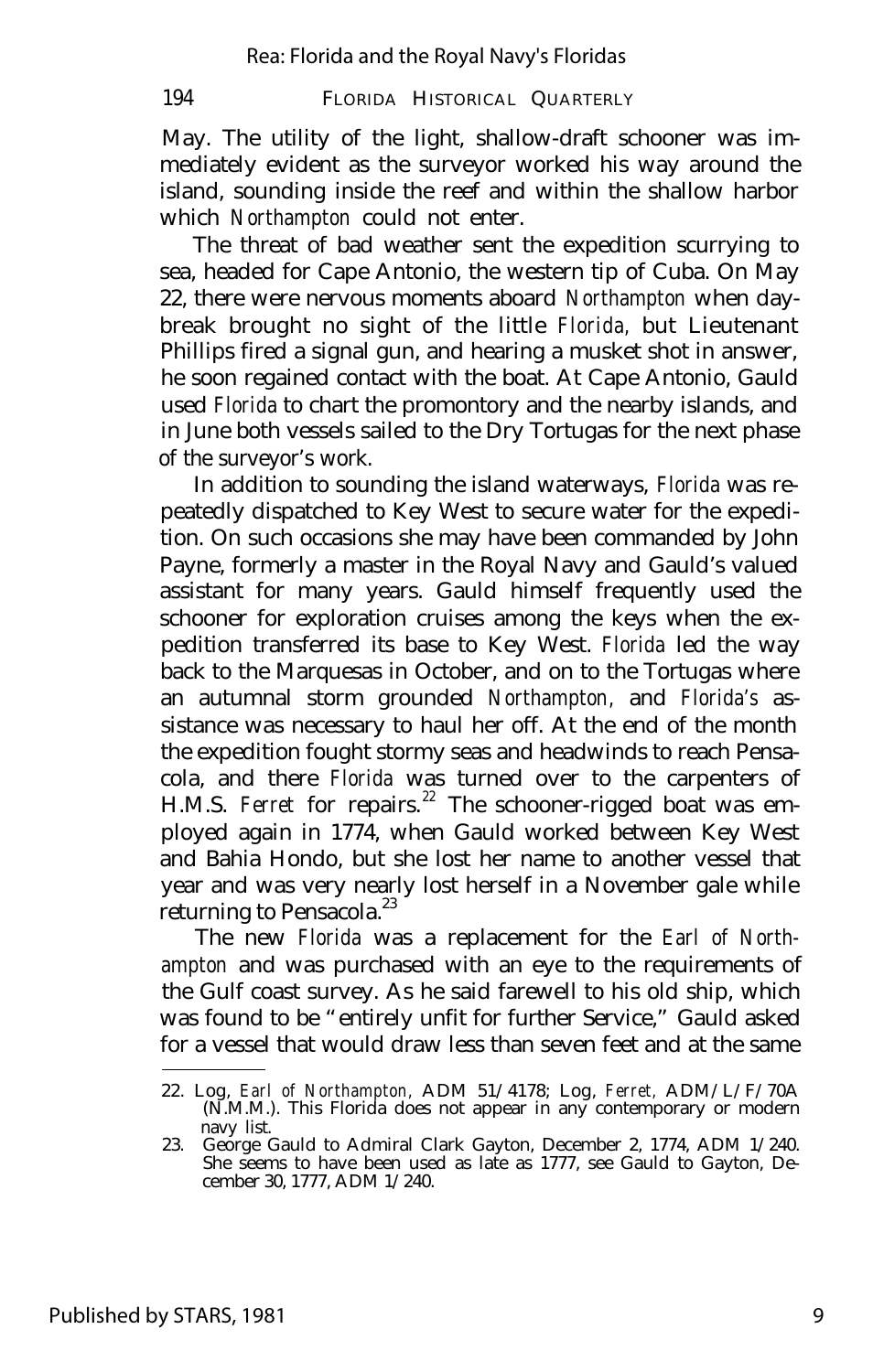time would be "strong, roomy, and commodious." Appreciative of the naval surveyor's work, Admiral Rodney instructed the storekeeper at Port Royal "to be very Attentive in the purchase. of another Surveying Vessel" that would fit Gauld's description. By March 1774, the storekeeper had located "a new sloop remarkably well found" that was purchased for £670 and named *Florida.* Lieutenant Charles Cobb took command of her, and in June, Gauld sailed from Pensacola for the Florida keys where *Florida* served as his base ship for the next five months.<sup>24</sup>

During the early months of 1775, *Florida* returned to Port Royal for refitting; she was back at Pensacola in April, and Gauld took her to Key Largo that summer. Again in January 1776, the sloop *Florida* returned to Port Royal to be careened.<sup>25</sup> While that work was in hand, a new Floridian appeared on the naval scene. Aware of the need for increased strength on the Gulf coast in order to curb Spanish support of American rebels who ranged far and wide, in February 1776, the admiralty authorized the new Jamaican commandant, Admiral Clark Gayton, to purchase a vessel of no more than six-feet draft, mounting two four-pounders and three two-pound guns, to be employed on the lakes separating West Florida from Louisiana. She was to be named *Florida.* By June, Gayton had secured a suitable sloop of sixty tons which he "call'd the *West Florida* (to make a Distinction between her & the Florida Surveying Sloop)." Her command was given to Lieutenant George Burdon, formerly a midshipman aboard *Florida.<sup>26</sup>*

Although Gayton employed *Florida* on patrol duty off Hispaniola in the spring of 1776, he returned her, grudgingly, to the coastal survey in May. Both Gauld and Lieutenant Cobb thought it "very imprudent to proceed among the Florida Kays" in view of the activity of American privateers in the Bahamas and adjacent waters, so in 1776, the surveying sloop operated in the Mississippi Sound area. She made the customary voyage to Port Royal that winter and returned in April 1777 under the com-

<sup>24.</sup> Sir George B. Rodney to Admiralty, January 4, March 14, 1774, ADM 1/239; Gauld to Rodney, November 8, 1773, ADM 1/239; Gauld to Gayton, December 2, 1774, ADM 1/240.

<sup>25.</sup> Gauld to Gayton, November 17, 1775, ADM 1/240; Gayton to Admiralty, January 21, 1776, ibid.

<sup>26.</sup> George Jackson to Gayton, February 17, 1776, *Naval Documents of the American Revolution,* 8 vols. (Washington, 1964-1980), IV, 919.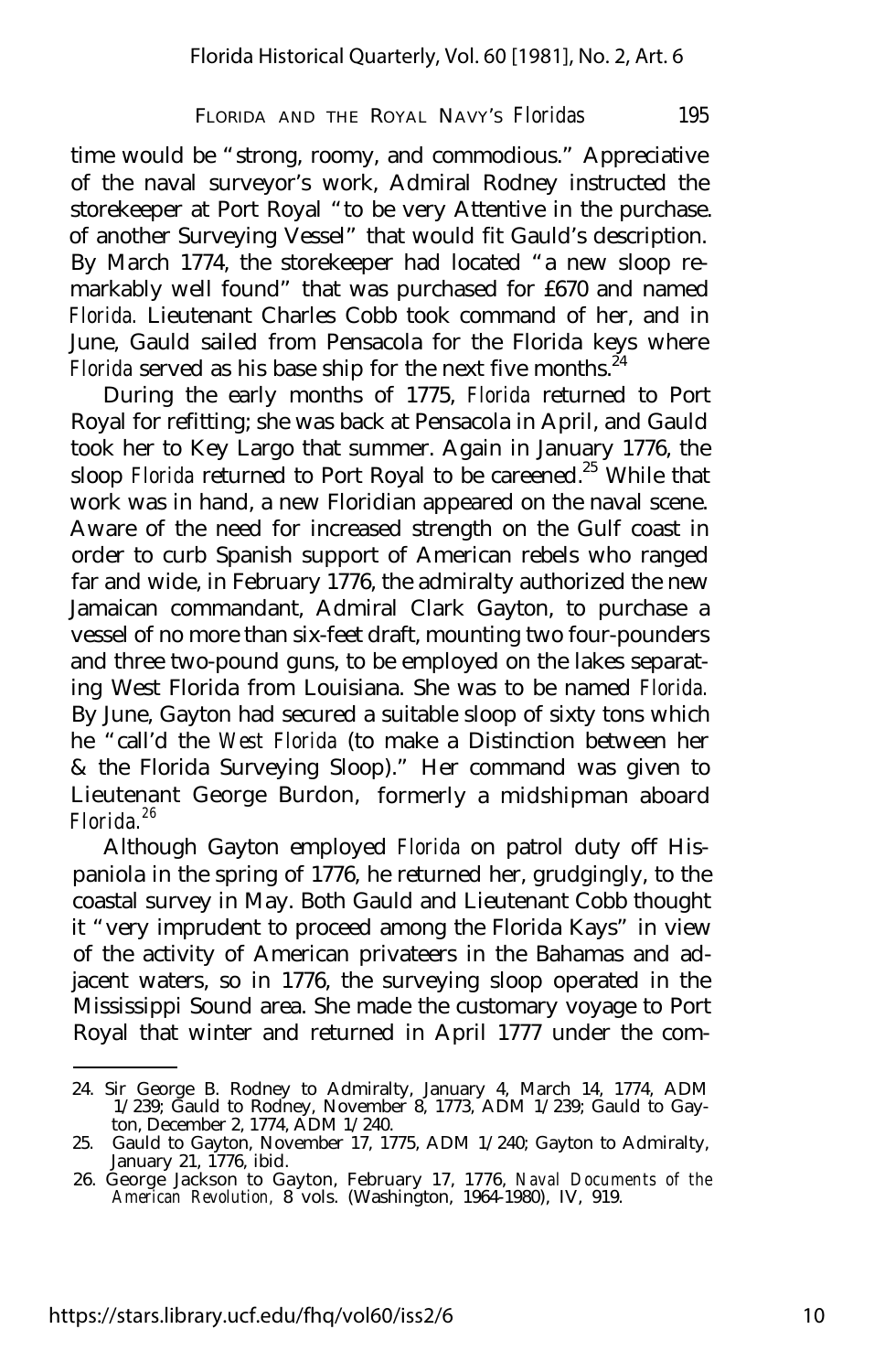mand of Lieutenant John Osborn.<sup>27</sup> That spring *Florida* headed west again, and during the summer Gauld conducted a remarkable survey of the Gulf coast from the mouth of the Mississippi to Galveston Bay. While the surveyor, in a small boat, traced the coastal contours, the sloop, with John Payne in charge of technical operations, was used to take, offshore soundings. Returning to the Mississippi in September, *Florida* headed up the river, intending to secure supplies, and on the way, Gauld wrote, "We had like to have had a Scuffle with a Spanish Packet for their Insolence." The incident was reported to Governor Bernardo de Gálvez at New Orleans, and he promptly dispatched "an Armed Brig and a large Party of Soldiers on purpose to take or destroy us. Perhaps it was lucky for both them and us," said George Gauld, "that we were gone before they came, for Mr. Osborn never would have suffered with Impunity any Indignity to be offered to the Kings Sloop."<sup>28</sup>

*Florida* returned to Pensacola, from whence Lieutenant Osborne reported that "the Sloop leaked much, & complained in every part"; she could scarce be kept free of water with the pumps. Indeed, when she was heaved down, it was discovered that her sheathing had been destroyed by worms or ripped off, and her bow timbers were so rotten "they might be pulled to pieces with one's fingers." The senior naval captain at Pensacola ordered her surveyed and found her "unfit to proceed to Sea" on January 18, 1778. By March she had been sold to the army ordnance department to be used as a barge and floating warehouse.<sup>29</sup>

The replacement for the surveying sloop was a schooner, also named *Florida,* possessing a more desirable type of rigging thanks to Lieutenant Osborne's complaint that "a Sloop is a very improper Vessel for the Surveying service, as Accidents contin-

<sup>27.</sup> Gauld to Gayton, May 20, 1776, ADM 1/240; Muster book, *Florida,* ADM 36/7978. No log for this vessel has been located.

<sup>28.</sup> Gauld to Gayton, December 30, 1777, ADM 1/240.

<sup>29.</sup> Lt. John Osborn to Gayton, January 17, 1778, ibid.; Capt. Thomas Lloyd's report, January 18, 1778, ibid.; Colledge, *Ships of the Royal Navy,* I, 213, lists this vessel as a storeship of fourteen guns, 202 tons, 68' length, and 19' beam, but Colledge was not aware of a second survey ship named *Florida.* Pitcairn-Jones (N.M.M.) lists Osborne's ship as a sloop of twelve guns, 63' by 19 2' ", but he confuses her dates with those of the second survey ship of the same name. Pitcairn-Jones's description of the 1774 *Florida* as 56' x 17'6", depth 6', would appear to be correct; Colledge's 1774 vessel would appear to be the 1778 schooner *Florida.*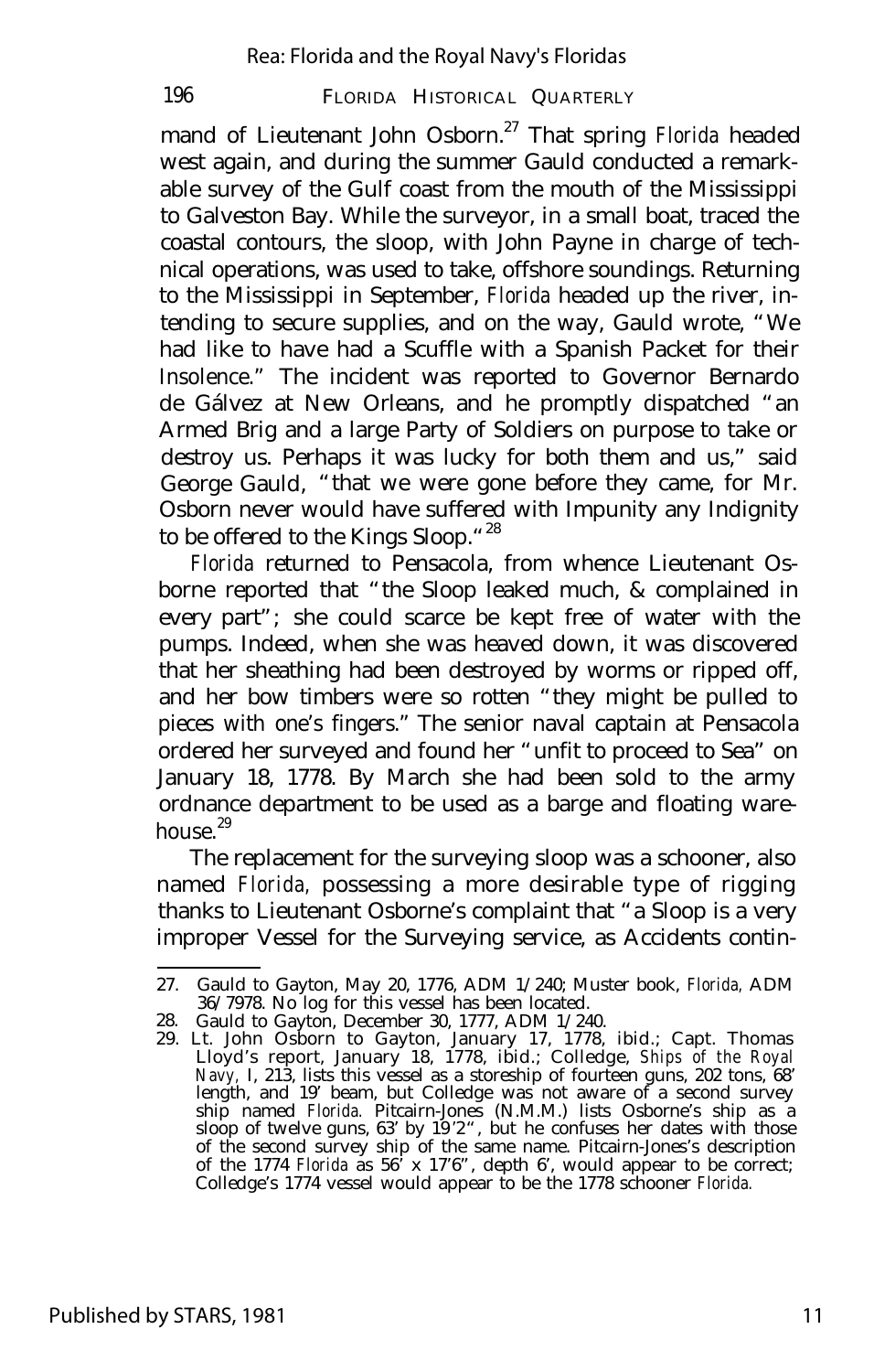ually happen to the Boats in hoisting them in and out. In a Schooner . . . those operations are performed with more ease and safety." The new *Florida* was rigged fore-and-aft, rather than with square sails. Its crew of thirty men was commanded by Lieutenant James Kirkland, and it arrived at Pensacola, May 27, 1778. The *Florida* schooner was armed with twelve or fourteen light guns, and during its short life it was employed as a frigate, never as a surveying vessel. Kirkland took one prize en route from Port Royal to Pensacola, and he left in search of a rebel privateer just two days after he reached the capital of West Florida. He spent most of the summer cruising between Ship Island and the Rigolets. Returning to Pensacola in September, the schooner was careened at Deer Point where she suddenly filled and sank in shallow water. The senior officer at Pensacola, Captain Joseph Nunn of *Hound*, condemned her where she lay.<sup>30</sup>

There remained the *West Florida.* Her past history had not been happy, and her future would prove disastrous. Lieutenant George Burdon took command of His Majesty's armed sloop West Florida at Port Royal on June 7, 1776. He got to sea on August 7, and reached Pensacola on the twenty-fourth. There he remained until October 20, when he cruised west along the coast, investigating shipping in the Mississippi Sound. In November *West Florida* entered Lake Pontchartrain and began patrolling in search of Spanish interlopers who regularly gatherered pitch and tar on the British side of the lake. Lieutenant Burdon made himself very unpopular with the Spaniards by ostentatiously sailing close by their little post at Bayou St. John and flaunting the Union Jack.

Returning to Pensacola in January 1777, Burdon found his canvas much damaged by vermin; it was early April before he sailed west again. In the Pearl River he took two Spanish smugglers laden with wine and tobacco. By May, *West Florida* was showing ominous signs of wear and tear and making fifteen inches of water every two hours. Nevertheless, Burdon returned to Lake Pontchartrain to interrupt the illicit tar trade, and seizing a small coasting vessel as a prize, he manned and employed her as

<sup>30.</sup> Gayton to Admiralty, April 20, 1778, ADM 1/241; Admiral Peter Parker to Admiralty, April 19, June 21, September 23, 1778, January 12, 1779, ibid.; Nunn to Parker, December 4, 1778, ibid.; Log, *Sylph,* ADM 52/ 2025; Log, *Hound,* ADM 51/463.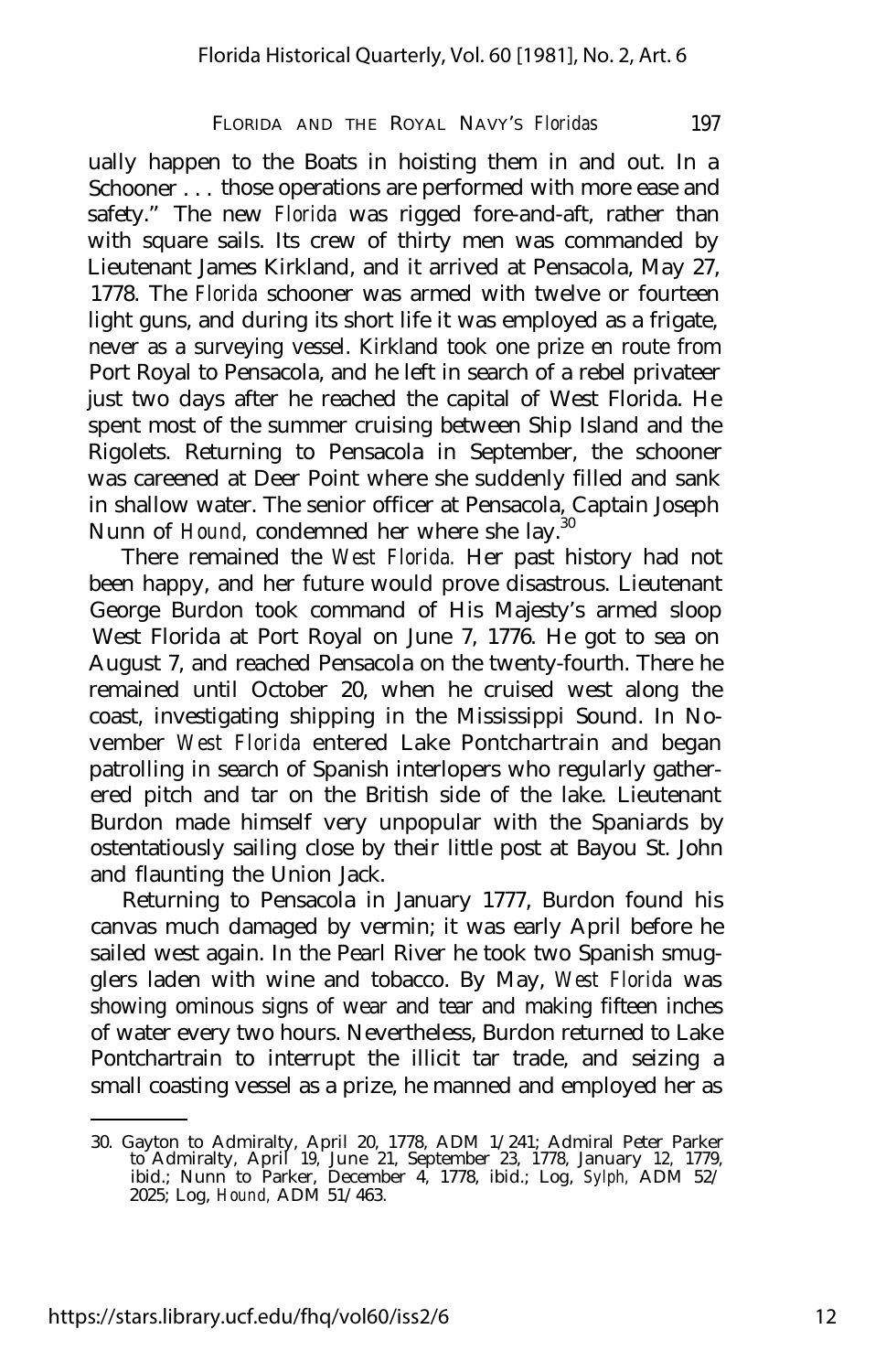an auxiliary patrol boat. The duty was dull, the weather miserable, though lively enough on July 5, when three water spouts were observed. *West Florida* put in to the Chefunka River to make repairs in August, and four crewmen who "went away in the night" escaped the search party sent after them. Burdon could ill afford to lose men. At the beginning of September he noted: "The fevour Ague so bad on Board that only the Lieutenant, Mate, and one Man well." Fortunately, Burdon fell in with surveyor George Gauld near the mouth of Lake Pontchartrain. "It was very lucky for him," Gauld reported, "that we happened to come that way, for he had so few hands, by the desertion of his people on the Lakes, that he could hardly have got to Pensacola, his sloop being very leaky." *Florida* provided *West Florida* with additional crewmen, and together they limped home  $31$ 

Not until January 1778, was *West Florida* ready for sea again, but only four of her men were then fit for duty. When Burdon finally got back to the lakes in February, he found the situation changed. On February 26, off Pass Manchac, Philip Livingston and Adam Chrystie, two prominent British West Floridians, came aboard and advised him that Manchac was in the hands of rebel Americans. Anticipating trouble, Burdon barricaded his ship with old sails and hammocks filled with Spanish moss, but he was disappointed of seeing any action against James Willing and his raiders. On March 20, *West Florida* encountered a British coasting vessel with a military detachment under Captain Richard Pearis aboard, and Burdon learned that this party had restored order at Manchac and taken a number of rebel prisoners. The two British ships triumphantly exchanged nine-gun salutes. Returning to the Mississippi Sound, Burdon heard that Willing's boat, the *Rattletrap,* was on its way down the Mississippi from New Orleans, intending to attack Mobile. As she was reported to carry sixteen swivel guns and forty men, Burdon, anticipating a fight, lightened ship and headed east to intercept the Americans. At Ship Island, March 28, he was told that the rebels had passed by, on their way to Mobile, but no sign of them could be found.

Back in Lake Pontchartrain in mid-April, Burdon touched at Tangipaho where the American raiders had demolished a house

Published by STARS, 1981

<sup>31.</sup> Log, *West Florida,* ADM 51/4390; Gauld to Gayton, December 30, 1777, ADM 1/240.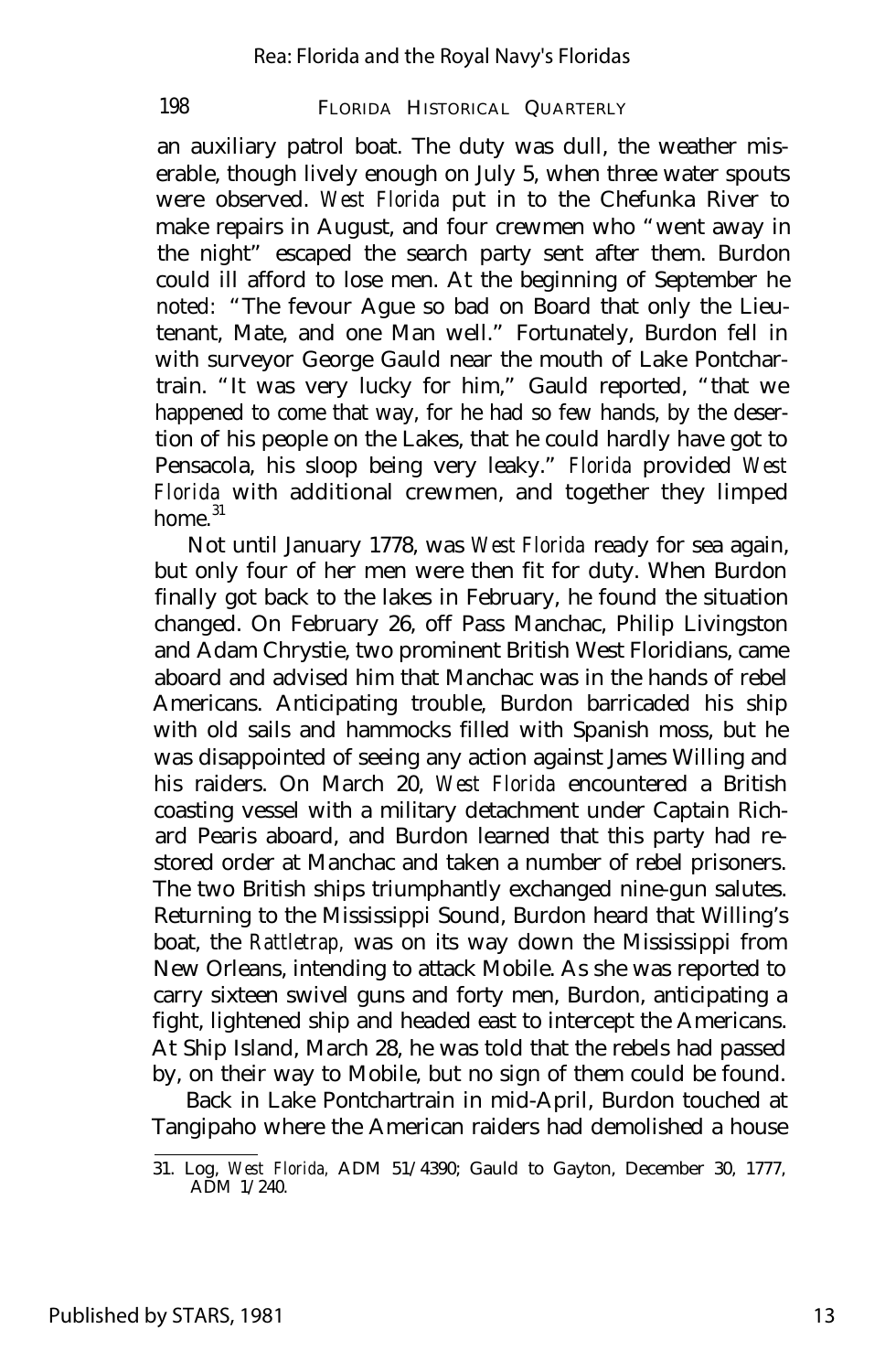and destroyed the cattle of a British planter. This was the highwater mark of Willing's raid, but by that date British naval strength in western waters had also reached its peak. The sloops *Hound* and *Sylph* were in the Mississippi below New Orleans, and the survey ship *Florida* was posted at the mouth of the river. *West Florida* was joined in Lake Pontchartrain by a provincial schooner dispatched from Pensacola by Governor Peter Chester. Burdon anchored at Bayou St. John, maintained contact with the sloops in the Mississippi, and the British effected a naval encirclement of New Orleans. The best the Spaniards could put up against them was one schooner armed with two swivels and carrying an officer and seven privates. Smaller Spanish *guarda costas,* frequently encountered in Lake Pontchartrain, were stopped and investigated before they were allowed to proceed. In June, when *West Florida* was forced to put in at the Lacomble River in order to effect repairs, the British naval patrol was maintained by seizing a schooner from Manchac, arming her with two swivels, and stationing her at the Rigolets under the command of Midshipsman William Dixon. Both messages and supplies moved between Burdon's *West Florida* and H.M.S. *Sylph* in the Mississippi, and Captain John Fergusson's letters from New Orleans to Pensacola were relayed through the lakes in order to avoid the long route down the river and across the Gulf. On July 11, lightning struck and shattered *West Florida's* mainmast, damaging the mainsail at the same time. She limped along the shore of Lake Pontchartrain in a futile search for timber that might provide a replacement. Finally in August, Burdon was able to secure a spare mast from *Hound.* Refitted, he was able to run down a smuggler bound for Mobile with a profitable cargo of cordials, rum, and rice. *West Florida* returned to Pensacola for overhauling in November 1778.

In spite of sea-worms and wood-rot, ships could be maintained and patched up easier than men. On January 10, 1779, the naval officers at Pensacola were advised that Lieutenant George Burdon was suffering from "a long continuance of pulmonic complaints attended with a flux" and was unfit for active duty. Burdon was replaced by John Payne, whose experience and knowledge of Gulf coast waters was exceptional, and on February 1, Lieutenant Payne took *West Florida* to sea again. During the spring and summer of 1779, Payne cruised the sound and the lakes border-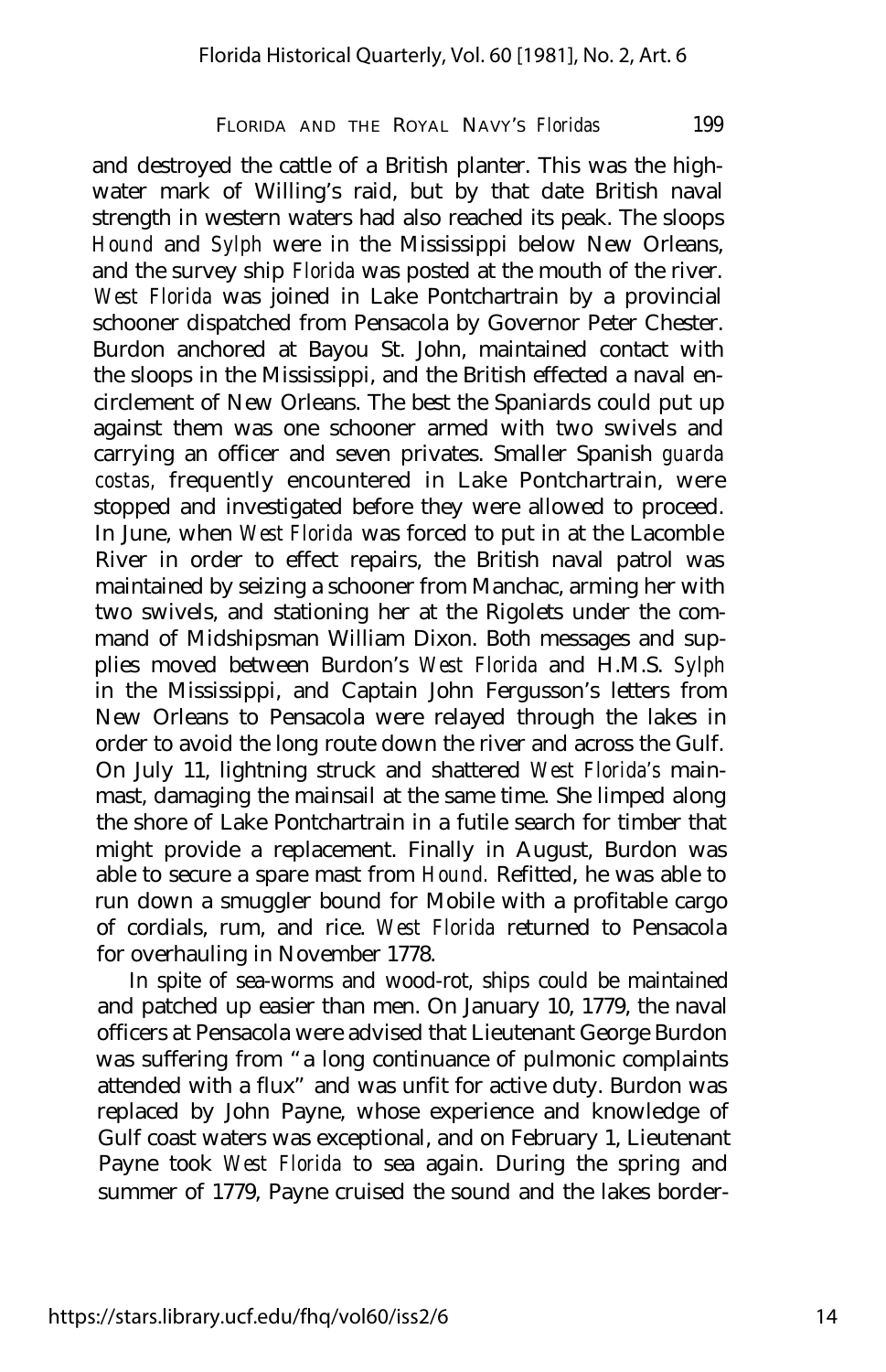ing Spanish Louisiana. $32$  He was in Pontchartrain on August 27 when Bernardo de Gálvez launched his surprise attack on British West Florida, and Payne's ship became the first victim of the Anglo-Spanish war. On August 29, Payne sent a yawl and eight men toward Manchac in order to contact the British forces under Lieutenant Colonel Alexander Dickson; the boat party was captured by the Spaniards that same day. Payne was still unaware of the outbreak of hostilities on September 10, when, at two o'clock in the afternoon, he sighted and gave chase to a strange sail. Coming along side, he hailed the vessel and was told that she was a merchant from Pensacola carrying supplies to Manchac. Suddenly the British colors she was flying were struck, and an American flag was raised. Grappling lines were thrown aboard West Florida and she began to receive small arms fire. Payne was illprepared for action; he had removed his boarding barricades the previous day, so his deck was exposed to musket fire, and of his crew of fifteen, several were sick. Nevertheless, he was twice able to push back the American boarding party; only on the third attempt did they succeed in gaining the deck of *West Florida* and overwhelming her defenders. Lieutenant Payne was mortally wounded, one seaman was killed, and Master's Mate Gerrald Savage was wounded. The victor proved to be the American privateer *Morris,* commanded by William Pickles, formerly a British merchant skipper trading at New Orleans, now turned American patriot. *Morris* mounted eight guns and carried sixtyfive men, according to Master's Mate Savage, and she lost eight men, in addition to some wounded, in an action of twenty minutes that both Pickles and his second, Pierre Rousseau, described as "very violent."<sup>33</sup>

<sup>32.</sup> Parker to Admiralty, April 2, 1779, ADM/241. In the absence of her log for this period, *West Florida's* movements must be followed through the logs of H.M.S. *Sylph,* ADM 51/918, and ADM 52/2025.

<sup>33.</sup> Gerrald Savage to Francis LeMontais, October 24, 1779, ADM 1/242; LeMontais to Parker, December 20, 1779, ibid.; Pierre Rousseau, "Account of the Battle of the Schooner Tender of the Frigate Morris Capt. William Pickles, American, Against the Boat the *West Florida* of Pensa-cola Captian Paine *[sic]," St. Tammany Historical Society Gazette,* I (September 1975), 20-21. Accounts of the engagement that concentrate attention upon the number of guns aboard the two ships are misleading, for it is obvious that no guns were fired; the action was essentially handto-hand. Pickles is sometimes said to have had only seven men; he may have had only seven Americans, but he had enough Spaniards (or French-men) to smother *West Florida's* handful after Payne fell.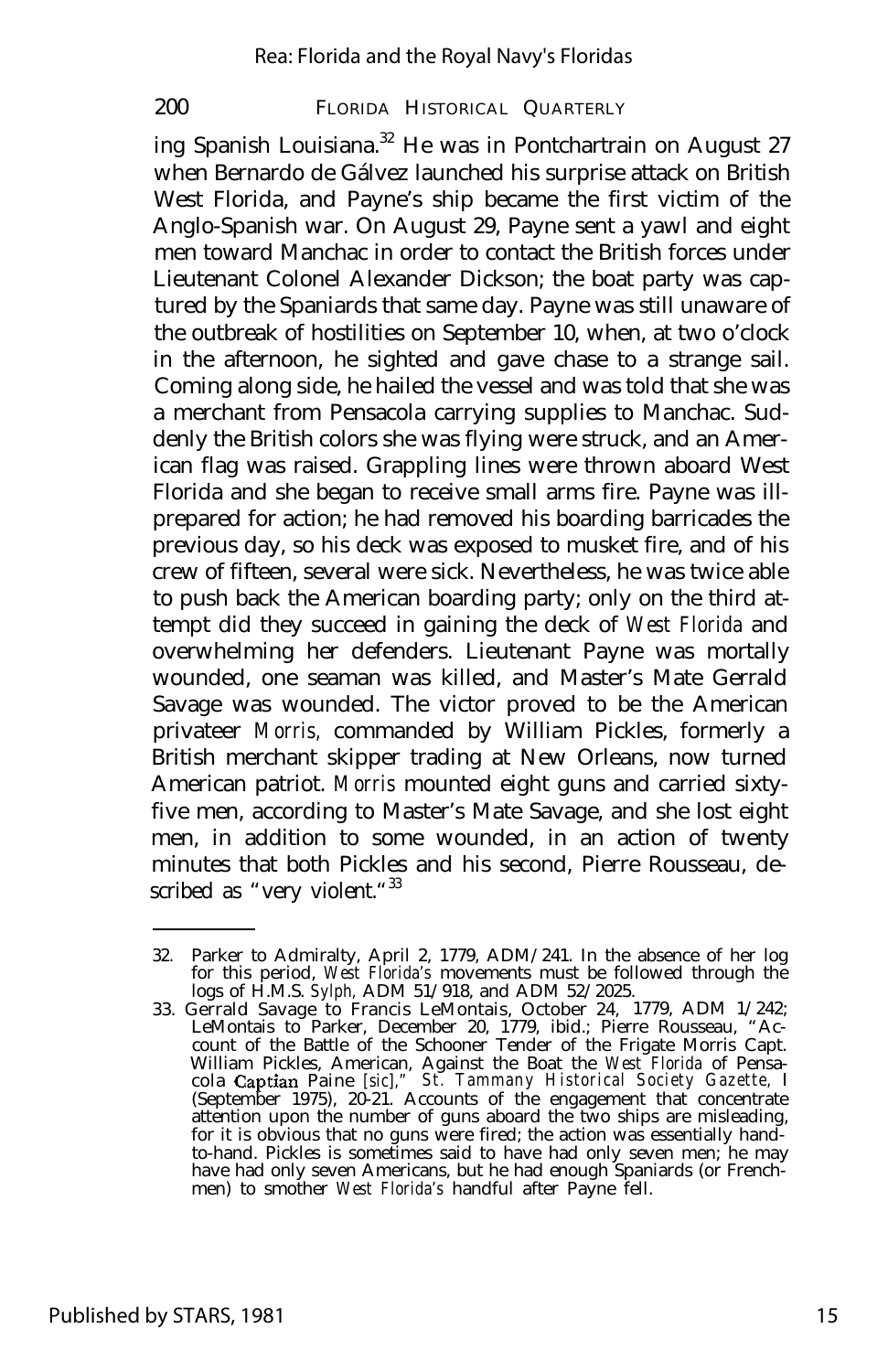Twenty months later, to the day, Pensacola surrendered to Gálvez. British West Florida was lost, and East Florida was surrendered to Spain by the Treaty of Versailles in 1783. British merchants and adventurers did not lose interest in the Gulf coast, however, and Spanish authorities perforce accepted their commercial services and influence with neighboring Indian tribes. Florida and *Floridas* would reappear when Anglo-American hostilities were renewed in the War of 1812.

The next H.M.S. *Florida* began her career as an American ship, the *Frolic,* a new twenty-two gun sloop of war launched in February 1814, and commanded by Master Joseph Bainbridge. *Frolic* enjoyed a successful voyage until the morning of April 20, when, in the Florida Straits, she fell in with Captain Hugh Pigot in H.M.S. *Orpheus* (36) and Lieutenant David Hope in *Shelburne* (12). The British ships took up the chase and were within range at noon when *Orpheus* fired two guns to bring the American to. Outnumbered, outgunned, and outmaneuvered, Bainbridge struck at 12:20.<sup>34</sup> The prize was put under the command of *Orpheus's* first mate and taken to Nassau, where she remained until June. Pigot, meanwhile, sailed to the West Florida coast and delivered a shipment of arms to the Creek Indians at Apalachicola — a visit that resulted in the dispatch of ill-fated Major Edward Nicholls to the Gulf coast. <sup>35</sup> In mid-June, *Orpheus* and *Frolic* made their way to Bermuda, and there the American vessel was re-christened *Florida* before being taken on to the British naval base at Halifax, Nova Scotia, where she was formally commissioned in the Royal Navy, July 12, with Nathaniel Mitchell as her captain. There followed a period of refitting, from which H.M.S. *Florida* emerged as a twenty-gun sixth rate ship armed with eighteen thirty-two pound carronades, two nine-pound guns, and carrying a crew of  $135$  men.<sup>36</sup>

The new *Florida* sailed to the West Indies late in the year and returned to Bermuda, where her people witnessed the arrival of

<sup>34.</sup> Log, *Orpheus,* ADM 51/2615. The account given by Theodore Roosevelt, *The Naval War of 1812* (New York, 1889), 311, is more creditable to Bainbridge, but it is not supported by Pigot's journal.

<sup>35.</sup> Robin Reilly, *The British at the Gates* (New York, 1974), 171.

<sup>36.</sup> Log, *Orpehus,* ADM 51/2615; Log, *Florida,* ADM 51/2372. As *Frolic,* she had carried twenty thirty-two pound carronades and two long eighteen-pounders, with a crew of 171 men. Her measurements were 119 1/2' length, 32' beam, 539 tons. See Colledge, *Ships of the Royal Navy,* I, 213; Pitcairn-Jones list (N.M.M.).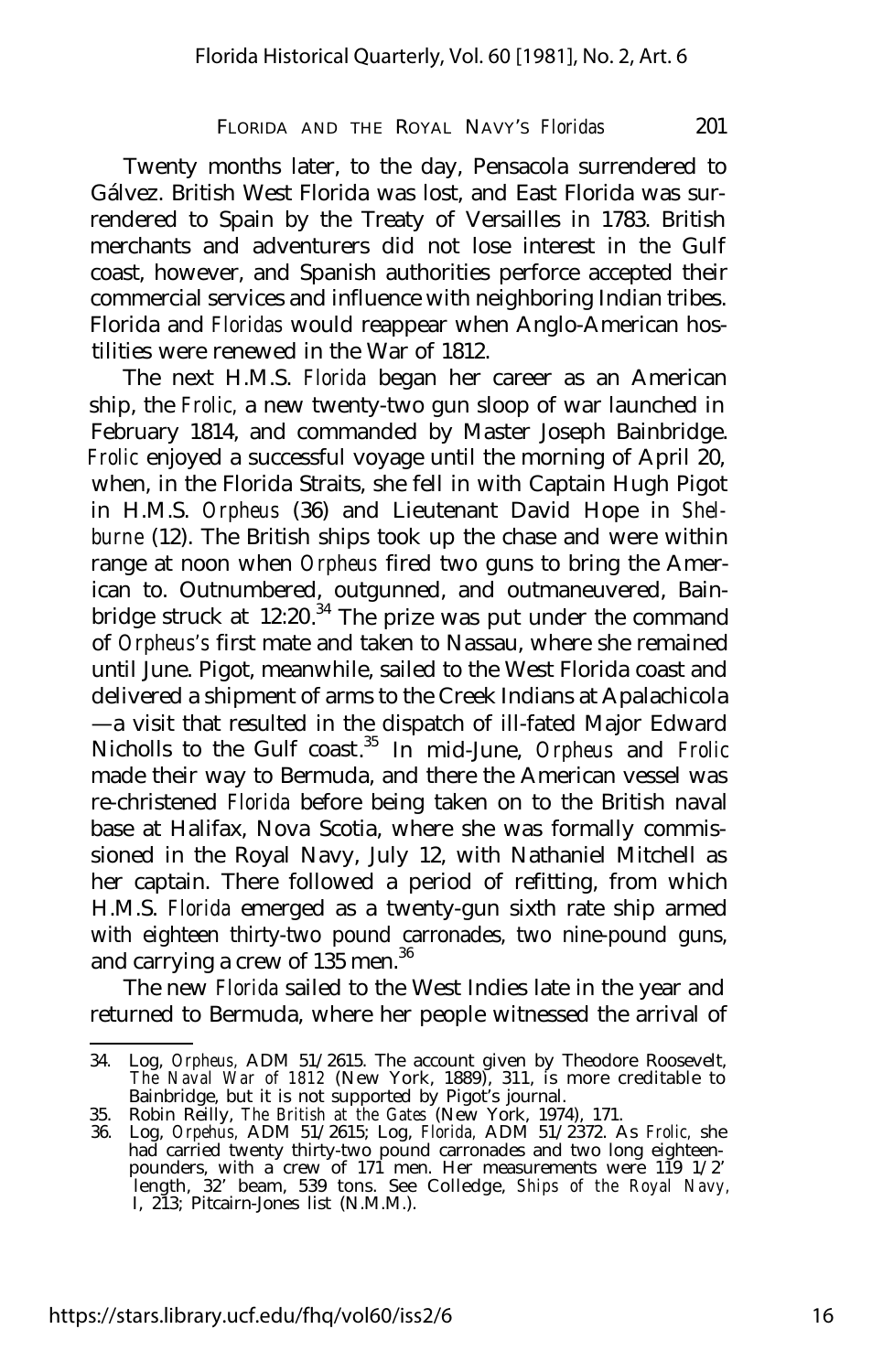Commodore Stephen Decatur, U.S.N., and the U.S.S. President, captured in January 1815 while trying to escape the British blockade at New York. Early in February, *Florida* sailed for the Gulf coast, conveying Major General Manley Powers and his staff to the Mississippi, on whose banks American forces commanded by Andrew Jackson had recently won a most memorable victory. *Florida* found the British fleet anchored off Dauphin Island, and after landing provisions, she headed east. Off the Atlantic coast of Florida, March 9, Captain Mitchell learned that peace had been made between Britain and the United States. *Florida* returned to the fleet at Dauphin Island and was dispatched to the Balise, the mouth of the Mississippi, where she took aboard British wounded from the battle of New Orleans. The redcoats were carried to Havana and there transferred to hospital ships. *Florida* subsequently returned to England and was broken up in  $1819$ <sup>37</sup>

Another *Florida* served the British navy during the War of 1812— an armed brig, hired into service at Nassau, December 12, 1814, and commanded by Lieutenant Edward Handfield. She sailed with a supply convoy bound for the Gulf of Mexico late in December, and joined the fleet in the Mississippi Sound, January 9, 1815, just after Pakenham's defeat at New Orleans. She was soon dispatched to the mouth of the Apalachicola River and on January 25, began "discharging Provisions, Arms &c for the use of the Indian Army." On the twenty-ninth, Handfield "supplied Colonel Nichols R.M. with 2 six pounders and other Ordnance Stores." *Florida* left the Gulf coast at the end of the month, and off Havana, February 9, she just missed taking an American privateer when her intended victim ran under the guns of Morro Castle. Three days later Handfield had the satisfaction of chasing another American vessel ashore on Cat Key. He returned to Nassau and hauled down his ensign on February 18, at which time the armed brig *Florida* was returned to her civilian owners.<sup>38</sup>

After 1819, the name Florida disappeared from the Royal Navy; Anglo-American relations improved, and the disputed territory became an American state-no fit namesake for a Royal

<sup>37.</sup> Log, *Florida,* ADM 51/2372.

<sup>38.</sup> The log of the armed brig *Florida* is contained within that of the *Florida-ex-Frolic,* ADM 51/2372. She is not listed by either Colledge or Pitcairn-Jones.